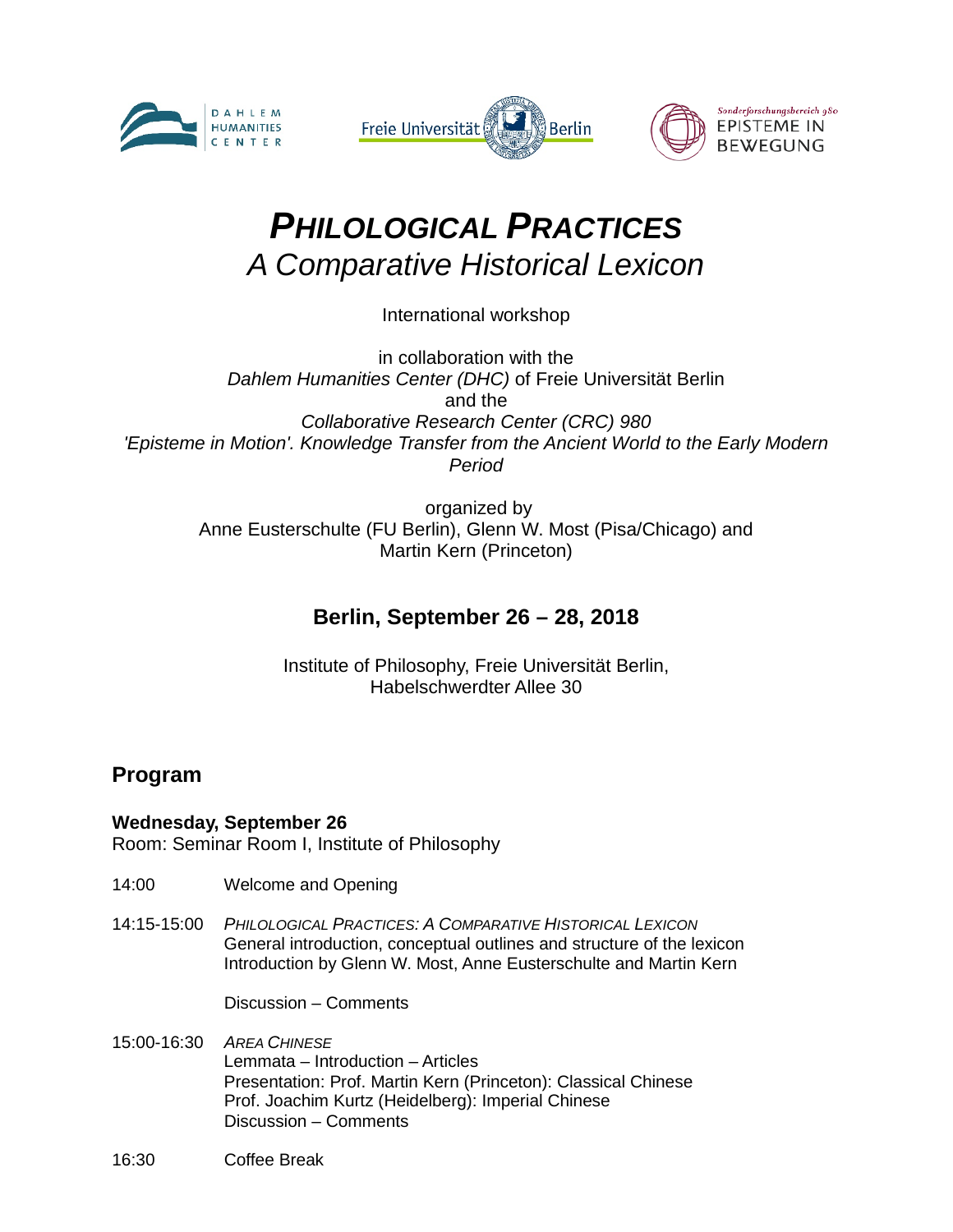- 17:00-18:00 *AREA JAPANESE* Lemmata – Introduction – Articles Presentation: Prof. David Lurie (Columbia NY) Discussion – Comments
- 18:00-19:00 *AREA SANSKRIT* Lemmata – Introduction – Articles Prof. Christopher Minkowsky (Oxford) Discussion – Comments

#### **Thursday, September 27**

Room: Seminar Room, Institute of Philosophy

- 9:00-10:30 *AREA MIDDLE PERSIAN / MODERN PERSIAN* Lemmata – Introduction – Articles Prof. Alberto Cantera (FU Berlin) Prof. Rajeev Kinra (Northwestern, Chicago) Discussion – Comments
- 10:30-11:30 *AREA ARABIC* Lemmata – Introduction – Articles Prof. Beatrice Gründler (FU Berlin) Discussion – Comments
- 11:30 Coffee Break
- 12:00-13:00 *AREA HEBREW* Lemmata – Introduction – Articles Prof. Hindy Najman (New York/Oxford) Discussion – Comments
- 13:00 Lunch Break
- 14:00-15:00 *AREA ARAMAIC / SYRIAC* Lemmata – Introduction – Articles Prof. Jack Tannous (Princeton) Discussion – Comments
- 15:00-16:00 *AREA LATIN* Lemmata – Introduction – Articles Prof. Robert Kaster (Princeton) Discussion – Comments
- 16:00 Coffee Break
- 16:30-17:30 *AREA CLASSICAL GREEK / BYZANTINE* Lemmata – Introduction – Articles Prof. Filippomaria Pontani (Venice) Discussion – Comments
- 17:30-18:30 *AREA OLD SLAVONIC* Lemmata – Introduction – Articles Prof. Florentina Badalanova (FU Berlin) Discussion – Comments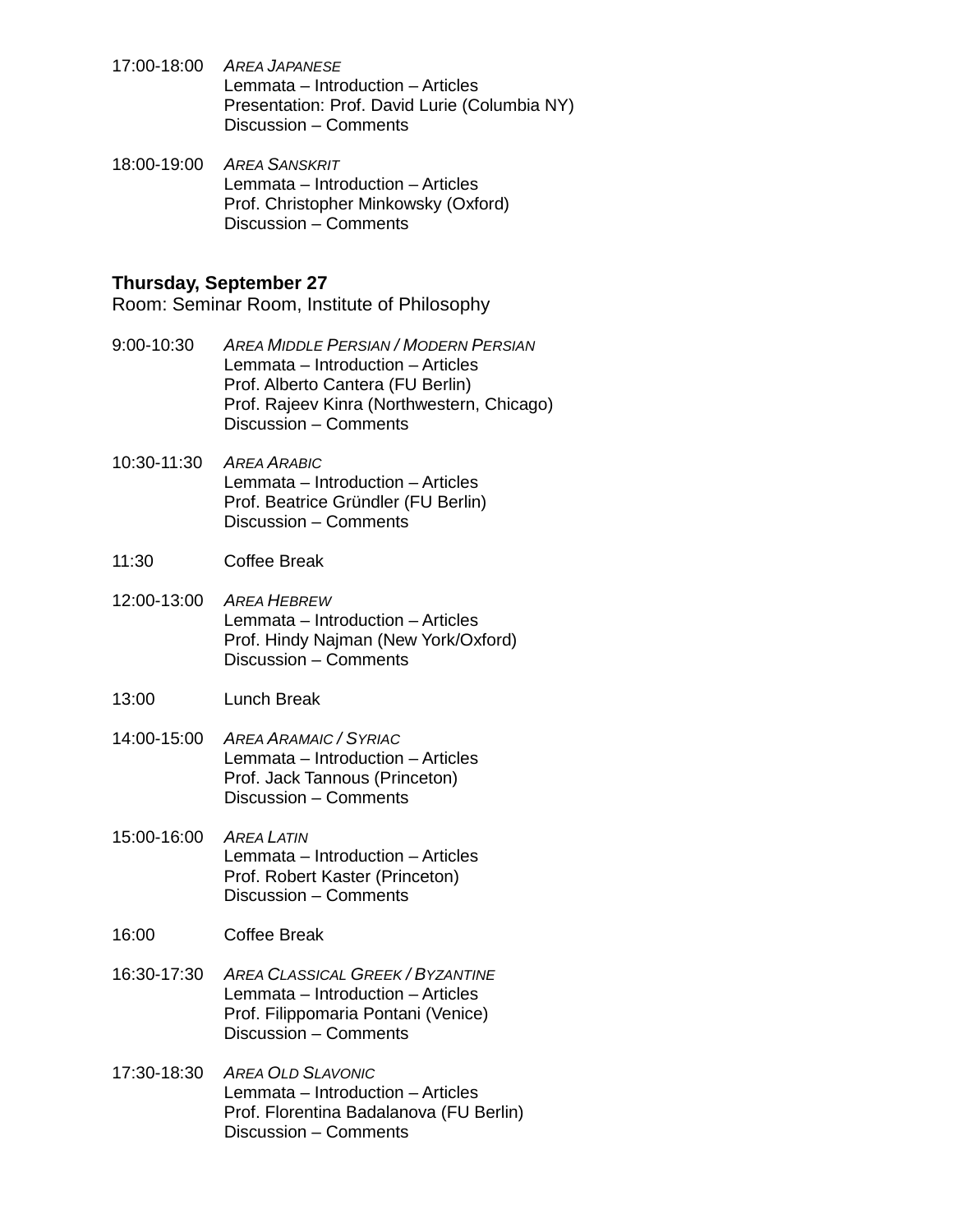18:30-19:30 *AREA ARMENIAN* Lemmata – Introduction – Articles Prof. Valentina Calzolari (Geneva) Discussion – Comments

#### **Friday, September 28**

Room: Seminar Room, Institute of Philosophy

- 9:00-10:00 *AREA PHILOLOGY IN MESOPOTAMIA* Lemmata – Introduction – Articles Prof. Eva Cancik-Kirschbaum (FU Berlin) Discussion – Comments
- 10:00-11:00 *AREA OLD TURKIC / OTTOMAN* Lemmata – Introduction – Articles Prof. Claus Schönig (FU Berlin); Prof. Yorgos Dedes (SOAS London) Discussion – Comments
- 11:30 Coffee Break
- 12:00-13:00 *AREA MODERN PHILOLOGY* Lemmata – Introduction – Articles Prof. Denis Thouard (Paris/Berlin Centre Marc Bloch)

*FINAL DISCUSSION*

The conference is open to the public. We kindly ask to register via e-mail in advance. For registration and for more information please contact:

Sara Ehrentraut*,* s.ehrentraut@fu-berlin.de